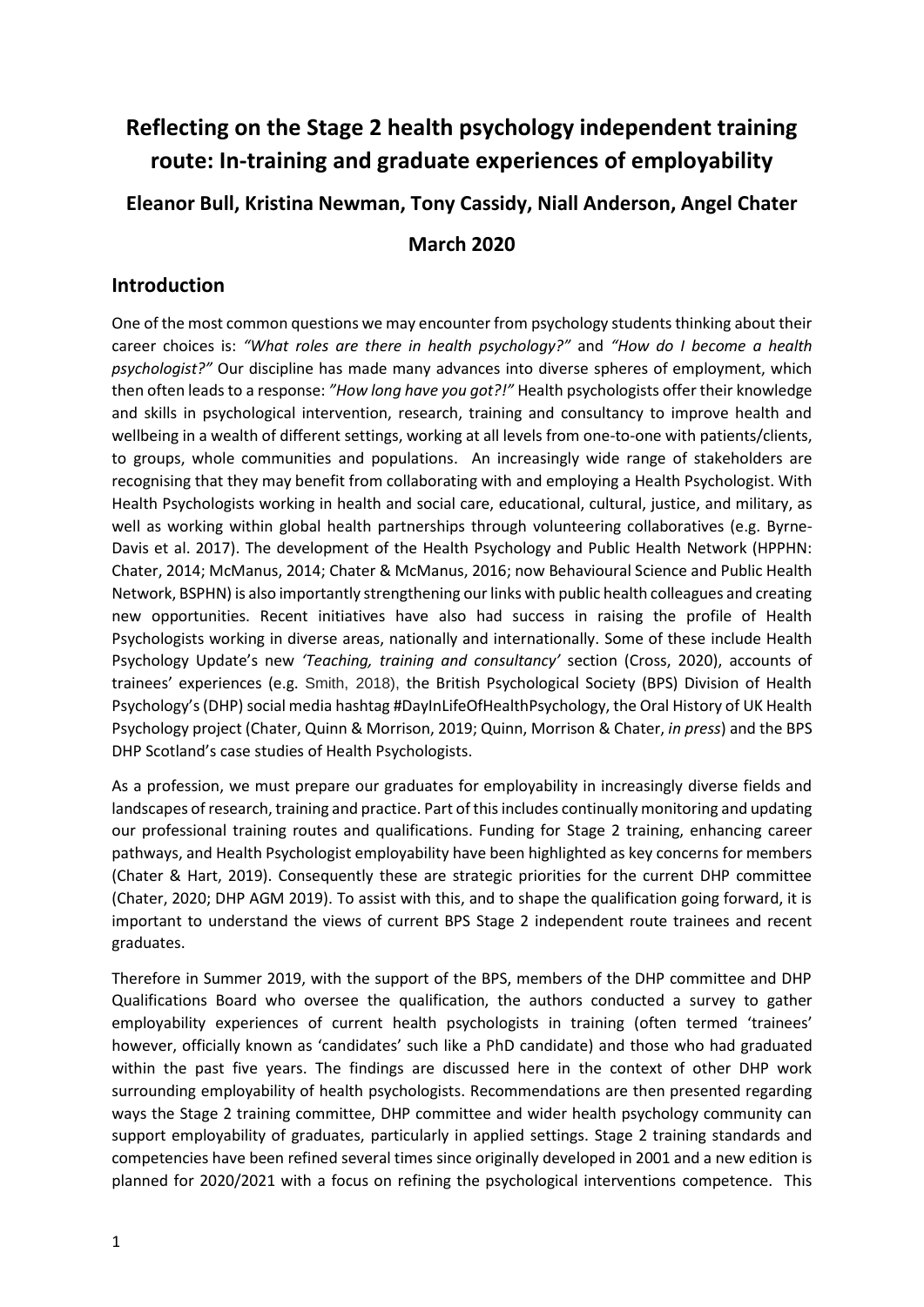survey also aimed to inform the training committee and qualification working group's thinking and we invite HPU readers to continue the discussion.

# **Routes to BPS Chartership and HCPC Registration in the UK**

In the UK, after undertaking a BPS-accredited undergraduate degree majoring in psychology (or accredited equivalent), that confers Graduate Basis for Chartership (GBC), there are three main routes of further training to become a full member of the BPS Division of Health Psychology and a Chartered Psychologist. Two of these routes secure the standards of proficiency (SOPs) required for registration with the Health and Care Professions Council (HCPC), enabling legal use of the titles: 'Practitioner Psychologist' and 'Health Psychologist'. These routes require a BPS-accredited MSc in Health Psychology, known as Stage 1 training. The three routes are as follows:

- Route 1 (PhD route): GBC, and a period of research to doctoral level (usually a PhD), in a Health Psychology area
	- $\circ$  (may or may not include an MSc, does not currently allow for registration with HCPC)
- Route 2 (university route): GBC, and MSc in Health Psychology (Stage 1), and BPS-accredited university Stage 2 training programme (usually a Doctorate in Psychology, DHealthPsy or a PhD in Health Psychology)
	- $\circ$  (the university is accredited, this route includes the title Dr, allows BPS Chartership and HCPC registration in health psychology)
- Route 3 (independent route): GBC, and MSc in Health Psychology (Stage 1), and a period of two years supervised training (or part-time equivalent), enrolled on the BPS Stage 2 Qualification in Health Psychology, under the supervision of an approved Stage 2 supervisor registered on the BPS RAPPS (Register of Applied Psychology Practice Supervisors)
	- (the supervisor is 'accredited', this allows BPS Chartership and HCPC registration as Health Psychologist, is a doctoral-equivalent qualification but does not include the title Dr, as the BPS is not a degree-awarding institution.)
	- $\circ$  (Can be studied alongside a PhD, with work used for both awards that would lead to Dr and Stage 2)

The fundamental administrative differences between each route are around quality assurance and assessment. For route 1, quality assurance and assessment for suitability lie with an application direct to the BPS DHP for full membership. In route 2, enrolment and assessment are both kept within the university programme and the BPS quality assure the programme with external examiners quality assuring the candidates' work and the university environment. In route 3, enrolment and assessment are housed within the BPS and the BPS arrange the quality assurance of supervisors, training plans, progress and examination. PhD and doctorate routes (route 1 and 2) are often favoured within academia and research settings, whereas, roles within the NHS and private practice require HCPC registration (Routes 2 and 3). See McSharry, Chater, Lucanin, Hofer, Paschali & Warner (2017) on UK educational credits and expected hours of training and under supervision.

Focusing specifically on Routes 2 and 3 that provide the requirements for both Chartership with the BPS and Registration with the HCPC, both routes require an MSc in Health Psychology (Stage 1) which provides foundation health psychology knowledge, theory and research methods (180 UK credits, university level 7/M level). They then require Stage 2 (university level 8/doctoral level), which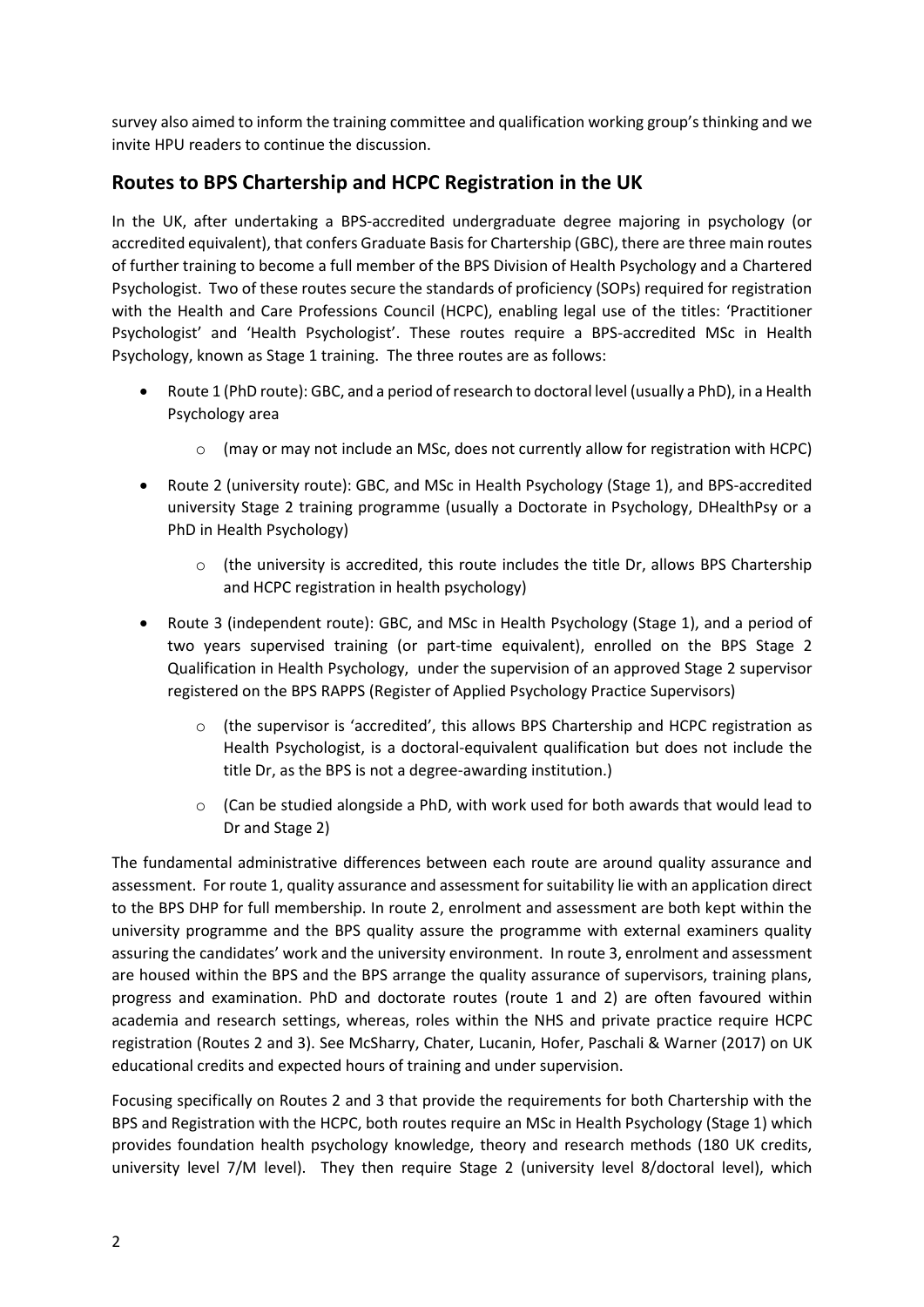develops applied skills in five core competencies, specifically: 1) generic professional skills, 2) conducting psychological interventions, 3) research, 4) consultancy and 5) teaching and training. Both routes involve candidates preparing a doctoral-level portfolio of evidence, including an empirical research project, systematic review, case studies, reflective reports, consultancy contracts and teaching materials, before submitting and defending their work at an oral viva. Candidates within the university route (route 2) are supported within the infrastructure of the university, however, those on the independent route (route 3) are supported predominantly by their co-ordinating supervisor (from RAPPS) and workplace supervisor where relevant.

# **Methods**

*Design:* A survey design was employed.

*Participants:* Given the lack of university infrastructure for the independent route candidates, this survey was focussed specifically on their views. A total of 45 candidates were eligible.

*Materials:* An online survey was designed by EB, TC, NA and AC using a mixture of open questions, closed questions and likert scales to explore: a) roles and career destinations, b) views and attitudes towards the Stage 2 qualification, c) perceived barriers and facilitators to progression in employment and d) ideas for the next phase of the qualification's development and enhancing support during and beyond the qualification.

*Procedure:* The BPS invited registered Stage 2 independent route candidates and graduates from the past 5 years to participate, via email, in Summer and Autumn 2019. The invitation emphasised that the survey was anonymous and voluntary. The survey was administered online and took approximately 20 minutes to complete. Given the purpose in aiming to help inform BPS activities, this activity did not require ethical approval.

*Analysis:* Responses to closed and open questions were analysed descriptively (using percentages and content analysis) and are summarised at group level, including illustrative quotes, with identifying details removed.

# **Findings**

**Responses:** The survey was completed by 26 respondents (response rate 58%); 10 current Stage 2 independent route candidates and 16 graduates. Graduate respondents included those having graduated from across the past five years; all current trainees expected to graduate within the next three years.

# **Roles held during Stage 2:**

Trainees held a variety of full or part-time roles including roles specifically titled as Trainee Health Psychologist, research roles (research assistant, research fellow, and research associate), PhD student (both full and part-time), university teaching positions (e.g. tutor, lecturer) and other roles in healthcare (healthcare assistant, health-related manager). Trainees described being employed by the NHS, universities, on externally funded research projects, and in the voluntary sector whilst completing their Stage 2 portfolio. Some described also working in hospitality or other roles to help fund their training.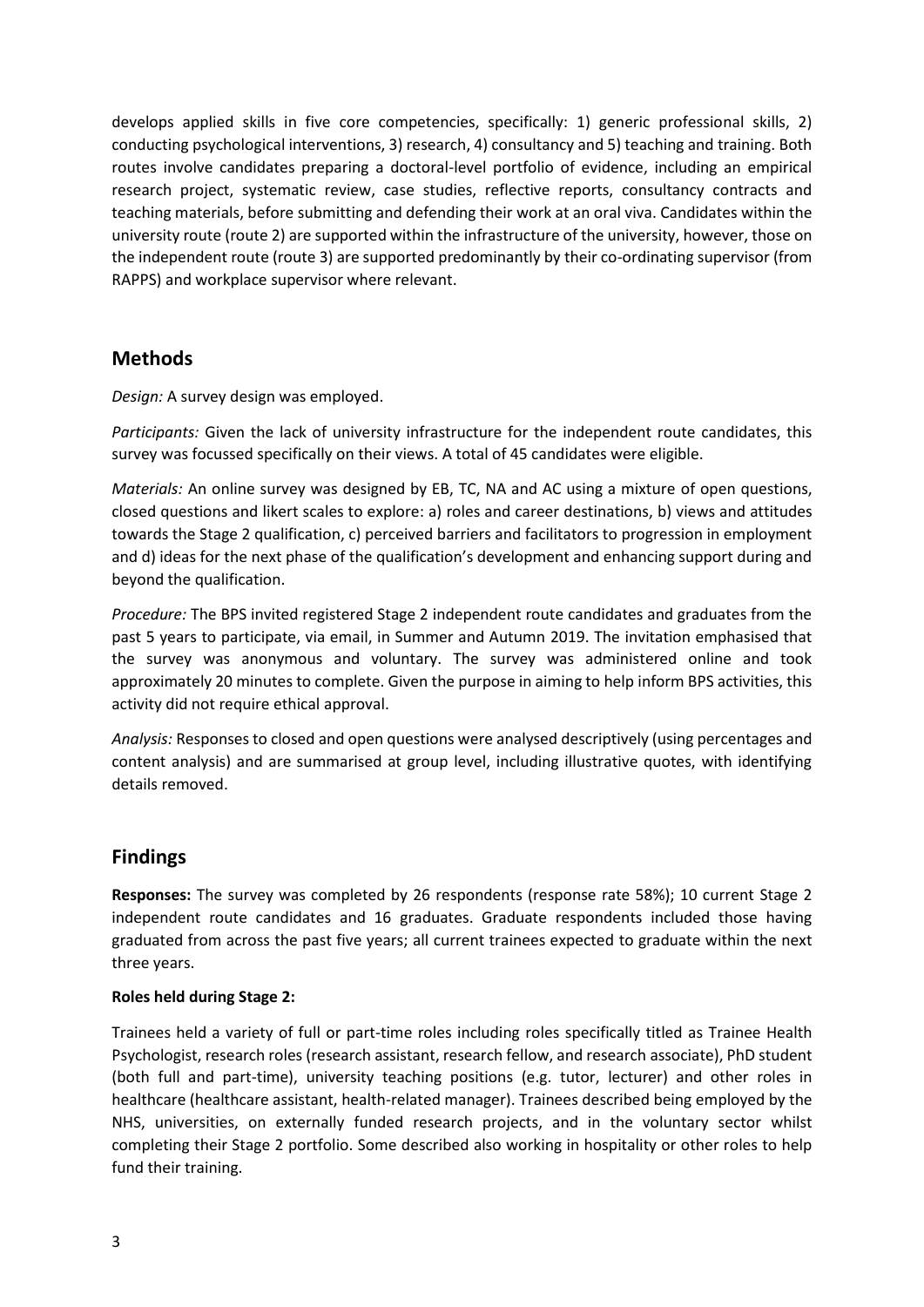## **Graduate destinations:**

The 16 graduates in the survey reported a total of 30 roles held since graduating (some were the same roles they held during their Stage 2). For the majority of these, the employer was a university or NHS institution, as in Figure 1.



*Figure 1: Employers of independent Stage 2 health psychology graduates*

Graduates were employed by universities as senior lecturers, lecturers, researchers or teaching fellows. In the NHS, graduates held several roles including those entitled Health Psychologist or Principal Health Improvement Educator. Those in government and third sector organisations described jobs as Behavioural Scientist, Public Involvement Advisor, Behaviour Change Advisor, Parole Board Psychologist and Public Health Analyst. Graduates in private practice described their job role as a Health Psychologist and Research Consultant respectively. Two graduates described now pursuing further study, either a Clinical Psychologist doctorate or PhD. In many cases, graduates had held more than one role since graduating or more than one role simultaneously. In approximately half of cases, graduates reported that Stage 2 was required for the job described, in a further three cases they felt it helped them secure the role.

# **Attitudes towards the Stage 2 qualification:**

Figure 2 summarises participants' ratings towards seven aspects of the independent route Stage 2 qualification. The majority (85%) of respondents 'strongly agreed' or 'agreed' that the qualification was helping/helped them to meet their career goals, meet their training and development needs (65%) and become more employable (70%). A high proportion also would recommend the qualification to others (65%), although the picture was more mixed regarding respondents' views on whether the qualification was value for money (38%). However, regarding respondents' views of employers' attitudes, substantial proportions 'strongly disagreed' or 'disagreed' that Stage 2 is recognised (50%) or valued (42%) by employers.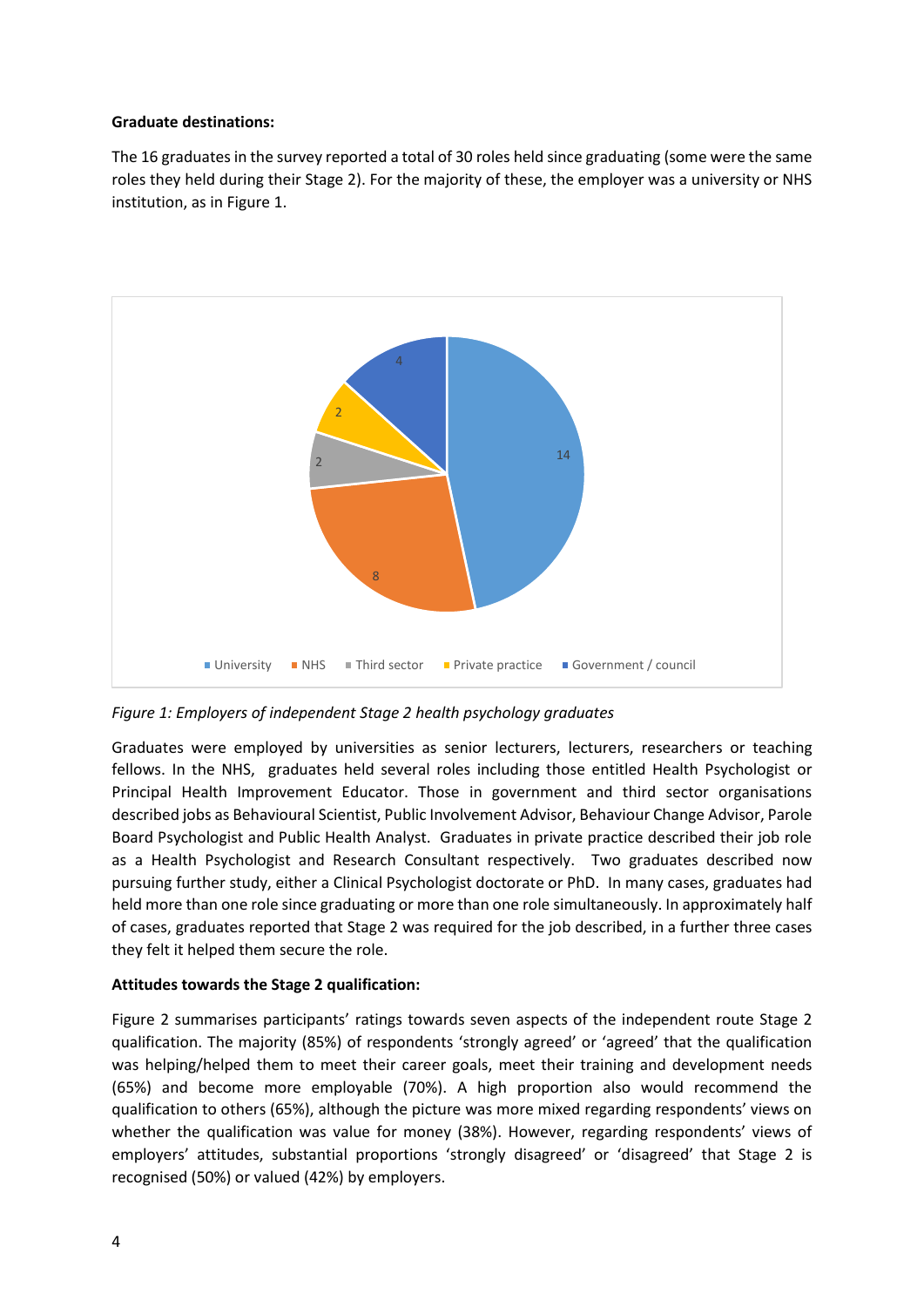

*Figure 2: Trainee and graduate views of the health psychology Stage 2 qualification (strongly disagreestrongly agree) (n=26)*

When asked to expand on their views in a free text comments box, respondents commented that the Stage 2 qualification was useful for becoming freelance, working in academia or in more senior health psychology lecturing roles, where the skills they developed were considered essential. However, respondents indicated they felt that employers were not aware of their skills and that after qualifying they were often in competition with clinical and counselling psychologists for NHS roles,

*"It's rather disheartening to think that at the end of Stage 2 I am not always considered equally as qualified as a clinical/counselling psychologist, or will constantly be having to defend my training pathway".*

The qualification was sometimes perceived to be expensive and unsupported, especially in the case of those who had young families or those already in demanding jobs,

*"I have a very demanding job, two young children. I do not feel that this qualification has been set up to actually support those wanting/trying to complete it, particularly not in my current situation."*

Some respondents commented that it had been difficult to source placements and experience for themselves and managing the demands of Stage 2 alongside a PhD was also felt to be challenging. Lack of guidance about the competencies, and the need for further training was also felt to be a barrier. For those who did not undertake their qualification whilst working in an academic setting, some suggested that it had been difficult to access resources such as library databases and journal articles, that would be needed for tasks such as the systematic review.

## **Barriers and facilitators to health psychologists gaining and progressing in employment**

In response to the question 'What do you feel are the top three barriers practitioner Health Psychologists face in gaining and progressing in such employment?', nearly all trainees/graduates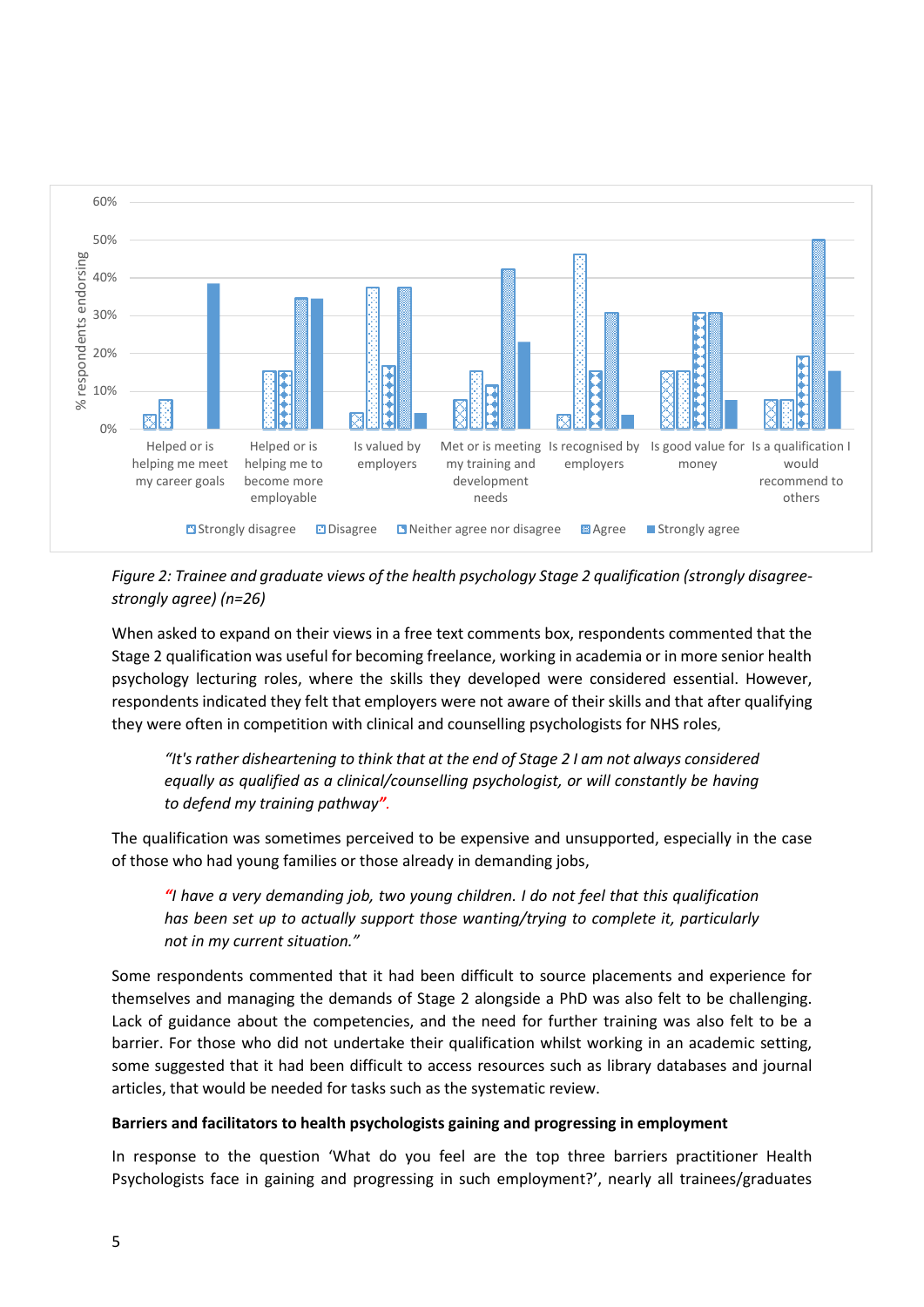highlighted that a lack of availability of job roles health psychologists can apply for was a top barrier. For example,

"*Job descriptions stating clinical psychology as a requirement"*

"*Limited understanding from employers about the Stage 2 qualification or health psychologists' skills*".

Many candidates also felt that limitations with the psychological intervention competence of the qualification formed a barrier to progressing in employment, with key barriers from one respondent seen as: *"Lack of therapeutic opportunities with face-to-face patients"*

Other barriers identified included a lack of health psychology supervisors working in practice settings to provide applied supervision and the lack of the Dr title,

"*Whilst old-fashioned & in no means a true reflection of a person's competence to practice, it* [the Dr title] *still seems to carry a level of 'credibility' in clinical settings"*

However, many facilitators to employment were also identified by respondents. Networking and collaboration was seen as helpful, with supportive employers and supervisors a key benefit. Promotion of health psychology and capitalising the strengths, the range of skills and competencies of health psychologists was highlighted by those in-training and graduates as an essential facilitator. Alongside the QHP, further training, volunteering, and HCPC registration were all believed to be important facilitators. Reflective practice, as well as the persistence and work ethic developed in Stage 2 training were felt to be useful when seeking further employment and a strength of health psychologists in general. Furthermore, while there were challenges in highlighting to others their skills and the benefit of their qualification, respondents felt that,

*"Health psychologists have a unique and valuable set of skills and experiences which should be more widely recognised."*

## **Priorities for support**

In-training and graduate respondents highlighted a variety of ways that the BPS and health psychology community could further support Stage 2 independent route training (Figure 3).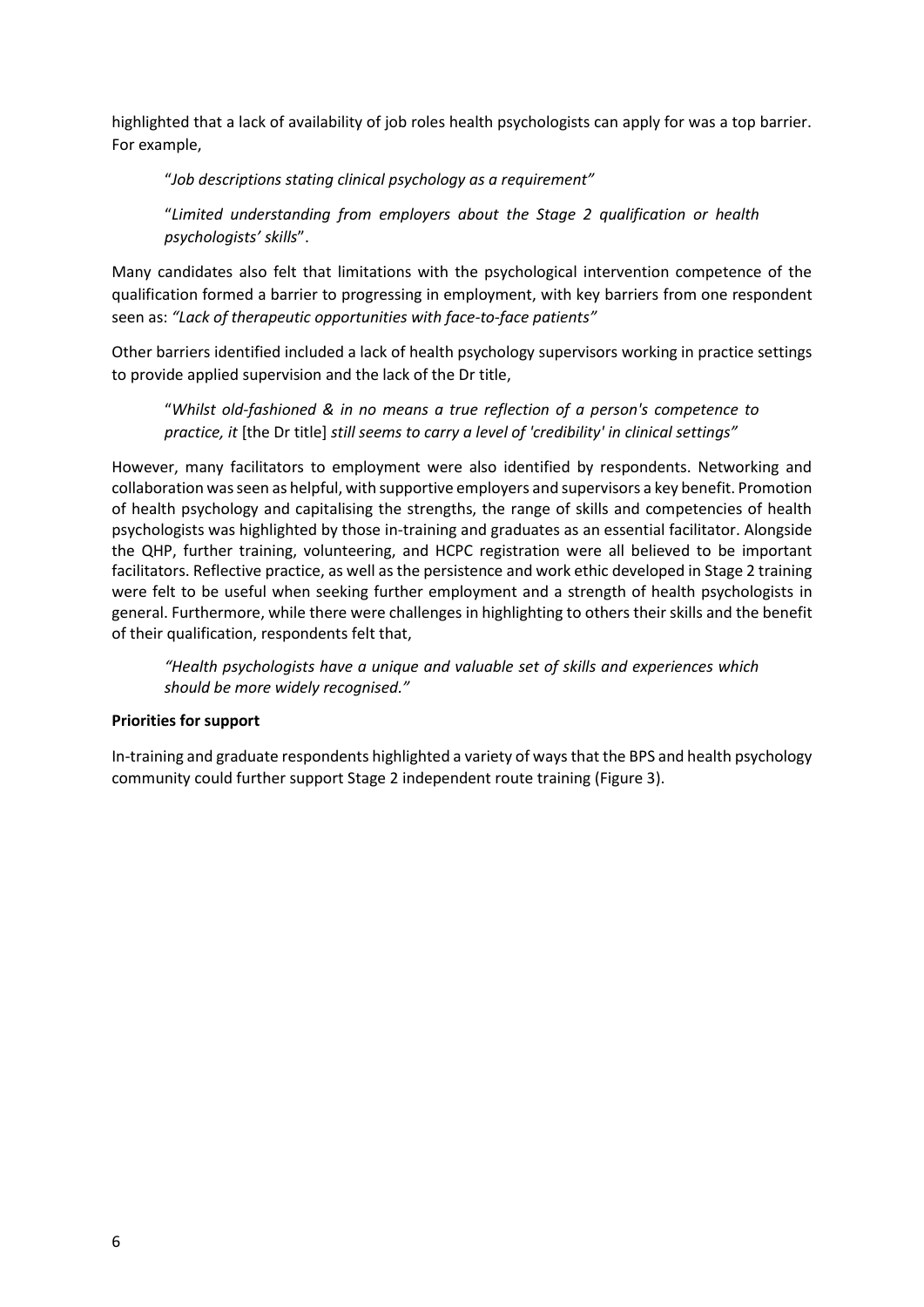



# *Changes to the qualification:*

With regards to the independent route, respondents suggested ways the qualification could evolve. Most comments focussed on the psychological intervention competence. It was felt that a minimum number of client contact hours should be specified, and guidelines in relation to delivery to enhance consistency between graduates' skills. Respondents felt more guidance for supervisors would also be helpful. Several respondents suggested that more support, guidance, low-cost training opportunities and teaching materials during enrolment on the qualification would be useful. This was particularly around training in therapeutic competencies and consultancy. Respondents felt a database of placement and other opportunities would benefit those in training. Furthermore, there was a desire for the BPS to become a degree-awarding institution to be able to confer the doctoral award on graduates, allowing the use of the Dr title. Finally, wider opportunities to access databases (e.g. for journals) and other resources through the BPS were seen as necessary.

## *Other activities to enhance employability:*

More widely, respondents suggested that the DHP and health psychology community could engage further with other divisions like the Division of Clinical Psychology (DCP) to explore,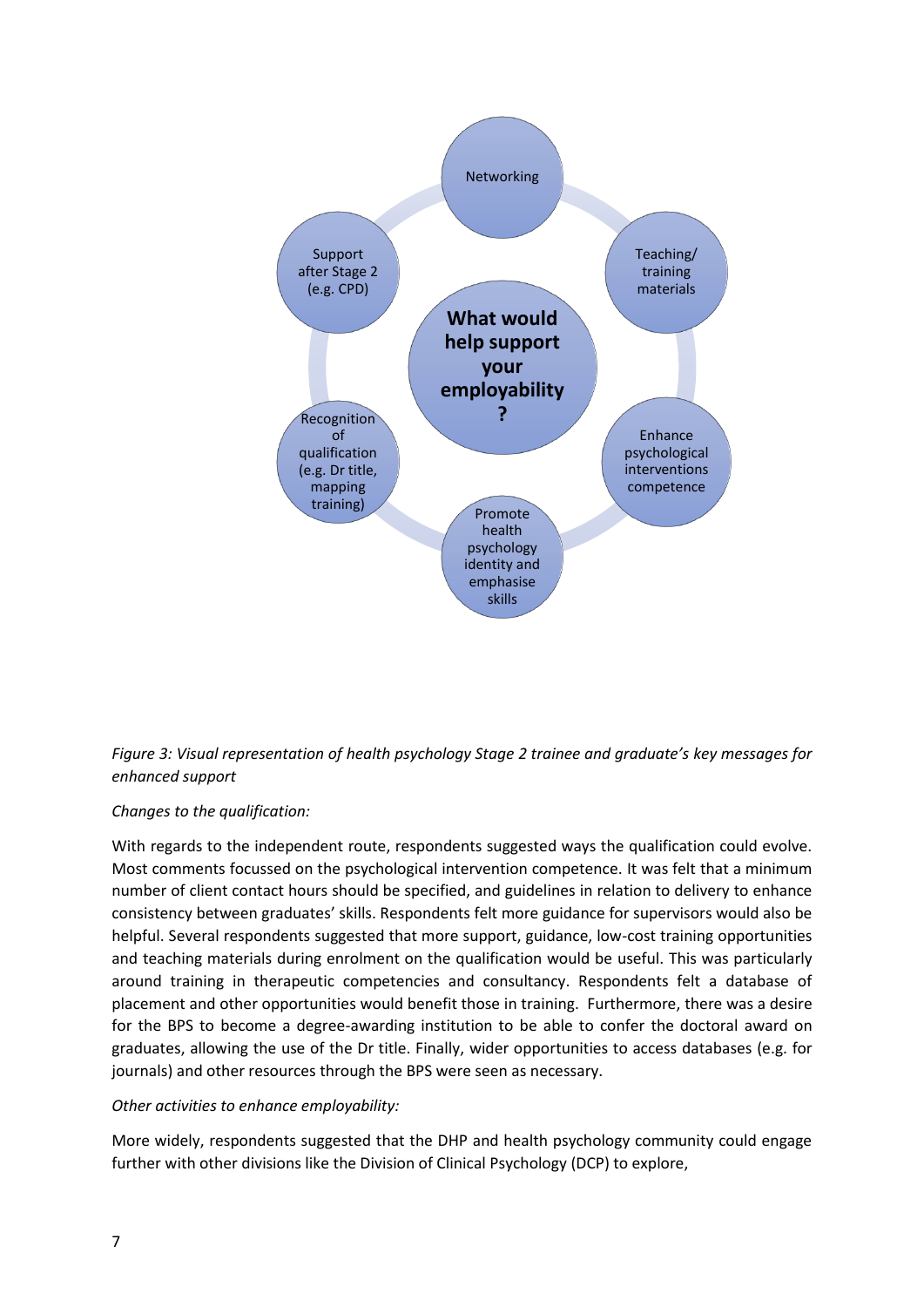"*what we can learn from each other, embrace how we are different and network with heads of psychology who have the means to promote the profession and create new jobs*".

Respondents wished to facilitate specialties learning about each other. They suggested further networking between trainees and qualified health psychologists could build local communities and reduce in-training isolation. Ideas such as a symposium focussing on issues surrounding practice within the DHP conference were provided, to,

## "*Give health psychology practice more visibility and promotion"*

Opportunities for networking, CPD and career support post-qualification was also mentioned by several respondents, alongside a strong voice surrounding fair recruitment practices in the NHS and further promoting the excellent work that Health Psychologists do in applied settings among potential employees. This would thus enhancing health psychology identity.

Additionally, respondents were asked for their views on a series of suggestions already elicited through the authors' work with other key stakeholders (experienced Health Psychologists, supervisors and employers of Health Psychologists). Table 1 below includes the percentage of respondents endorsing each of these. These suggest there is good consensus between stakeholder groups of means to support and develop Health Psychologist employability.

| Possible priority for development of qualification and support                                                                                          | % endorsing |
|---------------------------------------------------------------------------------------------------------------------------------------------------------|-------------|
| Practitioner skills training online or face-to-face                                                                                                     | 77%         |
| A minimum number of hours of client contact for psychological interventions work                                                                        | 69%         |
| Seek degree awarding power from the Quality Assurance Agency to confer the 'Dr.' title                                                                  | 69%         |
| Continued advocacy for funded Stage 2 pathways                                                                                                          | 69%         |
| More guidance about expected levels of micro-skills e.g. using Cognitive Therapy Rating<br>Scale or Motivational Interviewing Treatment Integrity scale | 65%         |
| More information about expected formulation frameworks                                                                                                  | 62%         |
| Lists of types of training courses relevant to Stage 2 health psychology candidates                                                                     | 62%         |
| Signposting to resources such as client assessment, independent practice or setting up<br><b>Health Psychology services</b>                             | 58%         |
| Assignment structure guidance e.g. access to example anonymised pieces of work                                                                          | 50%         |
| Opportunities or guidance on opportunities to rotate to different placements                                                                            | 50%         |
| Better online/in-person Stage 2 health psychology candidate networks                                                                                    | 46%         |
| Intervention skill assessment e.g. role play                                                                                                            | 42%         |
| Continued advocacy for fee reductions                                                                                                                   | 39%         |
| Minimum numbers of audio-recorded/live supervised sessions                                                                                              | 35%         |
| Training for supervisors in supervising practitioner skills                                                                                             | 35%         |
| A client log book as an assessed piece of work                                                                                                          | 23%         |
| Online/in-person supervisor networks                                                                                                                    | 8%          |
| Enhanced guidance on supervisor fees and time                                                                                                           | 4%          |

Table 1: Priority areas for the further development of the Stage 2 Qualification in Health Psychology

# **Discussion**

Our survey respondents viewed the independent route Stage 2 qualification as helpful in meeting their career goals and becoming more employable. They described working in a range of health psychology roles in NHS, local authority and academic settings. However, respondents highlighted and expanded on significant challenges to employability for those in training and following completion of the qualification.

## **Opportunities and barriers during Stage 2 training**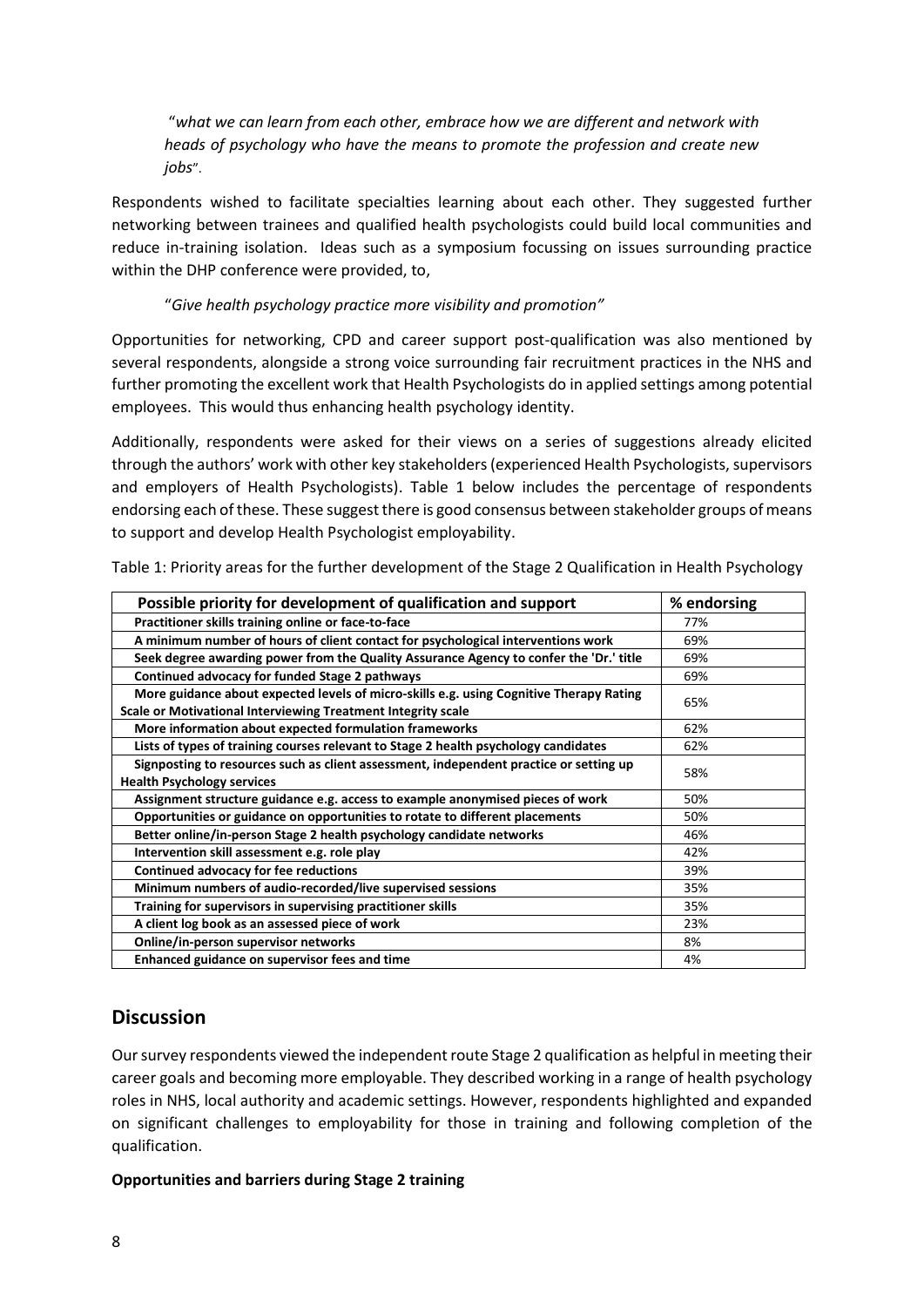With regards to funding and opportunities during Stage 2, this resonates with the BPS 2019 members survey (n= approx. 6000) on experiences of work. This reported that 'barriers in the training routes' were a major challenge for psychologists of all specialities, but that 'unclear pathways' and 'financial barriers' were particularly reported by DHP members, alongside those from occupational, counselling, and sport and exercise psychology backgrounds. This likely reflects that clinical psychology trainees are currently the only psychology trainees supported by a nationwide publicly-funded UK training scheme. An area of success is the NHS Education for Scotland (NES) Health Psychologist in Training Programme (Gillinsky et al. 2010; Swanson, 2017), heralded for its pioneering approach to offering several funded Trainee Health Psychologist places per year. This funding allows for enrolment and supervision through the independent route qualification, whilst working as an NHS band 6 trainee health psychologist on health improvement and inequalities projects within Scottish NHS Health Boards. There is currently no equivalent national or regional scheme in England, Wales or Northern Ireland and candidates often self-fund the significant costs of the doctorate or independent route and any coordinating supervisor fees.

Financial barriers are also likely limiting diversity and representation in our health psychology community and workforce. However, encouragingly, employers and universities have been increasingly offering matched funding and bursaries to support candidate training. DHP helps raise awareness of all opportunities we learn about, via Twitter and its newsletter, albeit these channels have limitations in reach and responsiveness. Organisations such as SCCH Consulting are also valuably raising awareness of and creating opportunities for Health Psychologists. Employability and funded Stage 2 opportunities are strategic priorities for DHP. We are working with Public Health England and Health Education England on establishing positions for in-training members to contribute to solving some of the major health challenges facing the English population. As an example, in response to the recent coronavirus (COVID-19) pandemic, health psychologists are coming together as a collective to donate expertise to health and social care colleagues, through the Health Psychology Exchange, [\(healthpsychologyexchange@outlook.com\)](mailto:healthpsychologyexchange@outlook.com) taking a similar approach to the Change Exchange (Byrne-Davis et al.,2017) to support the health of the nation.

## **Opportunities and barriers for graduates**

Stage 2 via Routes 2 and 3 is designed for graduates to become HCPC-registered and BPS-chartered health psychologists to work within the NHS, private sector, local government, third sector, academic institutions and/or self-employed in private practice. The barriers highlighted by trainees and graduates reflect the wider BPS member survey findings (BPS, 2019). Health Psychologists were amongst the most likely groups to report difficulties securing employment and continuing professional development, with some reporting struggling with stress and burnout due to working more hours than contracted. One challenge is undoubtedly health psychology's relatively recent evolution as a discipline, meaning that we are often at the pioneering forefront of creating new roles in applied settings such as within public health departments. Whilst this can be impactful and rewarding, these roles can involve much work to establish and embed. They often involve fixed-term contracts and potentially feelings of professional isolation compared to roles in more well-established psychology teams. Local and national peer support networks and access to supervision may be particularly important in these circumstances.

Further employability barriers are experienced where roles suitable for a Health Psychologist are not advertised as being open to applications from Health Psychologists. This is most often reported for roles for psychologists within NHS long-term conditions and physical health settings. This recruitment inequality continues despite BPS guidance for health boards, trusts and HR departments in 2008 and again in 2011 to ensure that jobs are advertised by competency and not professional title for fair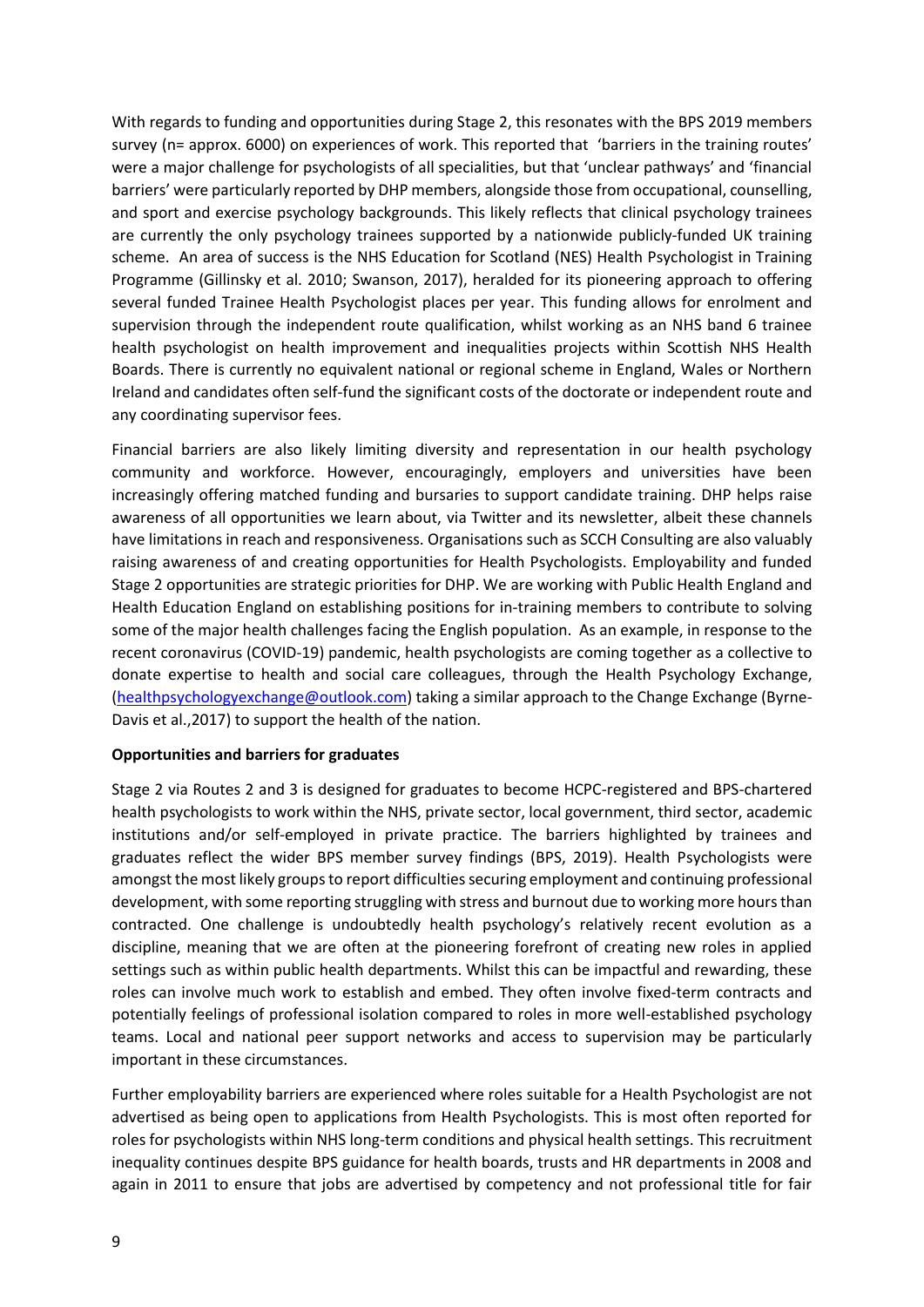recruitment practice. A recent audit of all NHS jobs advertised in one month was conducted by the BPS Workforce Planning Advisors Standing Committee including DHP member Dr Hannah Dale. This found that there were 90 jobs advertised for psychologists within physical settings, but only 31% of these included broad and inclusive terms like 'applied psychologist' or included 'health psychologist' in the title. Fewer still were open to applicants with a health, rather than clinical or counselling psychology doctoral qualification (BPS, 2019).

Work is continuing by the Workforce Planning and DHP committee to produce updated guidance, agreed by all divisions. This hopes to more thoroughly address this issue and we would encourage our members to contribute to the forthcoming BPS consultation on the new guidance. In enhancing the identity of health psychology, it is important to highlight the great contributions health psychologists are making in research and practice settings. DHP Scotland have produced an excellent series of case studies highlighting Health Psychologists' work, and UK-wide initiatives are in progress in this respect in 2020. The DHP would be keen to receive any case studies of health psychology work that can be used to promote this agenda.

## **Next steps**

The DHP are keen to support the membership including our in-training members and supervisors. This has led to a series of CPD and networking events, the first of which is on the topic of Open Science; others are under development. DHP members are also now representing the views of our members on the BPS Education Board and Practice Board, Health Education England Psychological Professions Network, and at parliamentary events. Health Psychologists continue to co-lead the Behavioural Science and Public Health Network and work with other relevant stakeholders. To further strengthen the visibility of health psychology, we are celebrating leaders in the field, through successful nominations for prestigious awards and are contributing to policy and consultations regularly. We look to the health psychology community to further disseminate our field's key messages and impact and strengthen local and national peer and mentoring networks. We encourage readers to let the DHP know how they are connecting with others locally to support those in research and applied settings at all training levels feel part of one health psychology community. This is especially important now as at the time of writing this article we are all getting used to working in physical isolation as part of the UK's response to the COVID-19 pandemic.

This survey provided an initial examination of the views of a sample of candidates and recent graduates of the independent route. Quotes presented are taken from individuals, rather than representing the diverse views, skills and experiences of all trainees and Health Psychologists. The survey questions were based on conversations with key stakeholders such as Health Psychologists, course leaders, supervisors and employers, as well as on our own experiences in these roles and helpful discourse on this issue (e.g. Hilton and Johnston, 2017 and replies). We continue to seek others' views on these important issues for the evolution of our field and hope that our university colleagues leading Route 1 and 2 health psychology qualifications may wish to repeat this survey with their students and graduates. We also hope to further explore supervisors' views in the coming months. Nevertheless, we welcome these excellent suggestions by respondents to help with the next iteration of the Stage 2 qualification. Finally, you will notice that we use both the terms candidate and trainee. Candidate is the term used in the BPS Stage 2 Qualification in Health Psychology handbook, and we have heard some of our members undertaking their doctoral-level training in multi-disciplinary workplaces feel they are seen as more junior to other professionals with a level 7 qualification due to the term 'trainee'. This is something worthy of future discussion.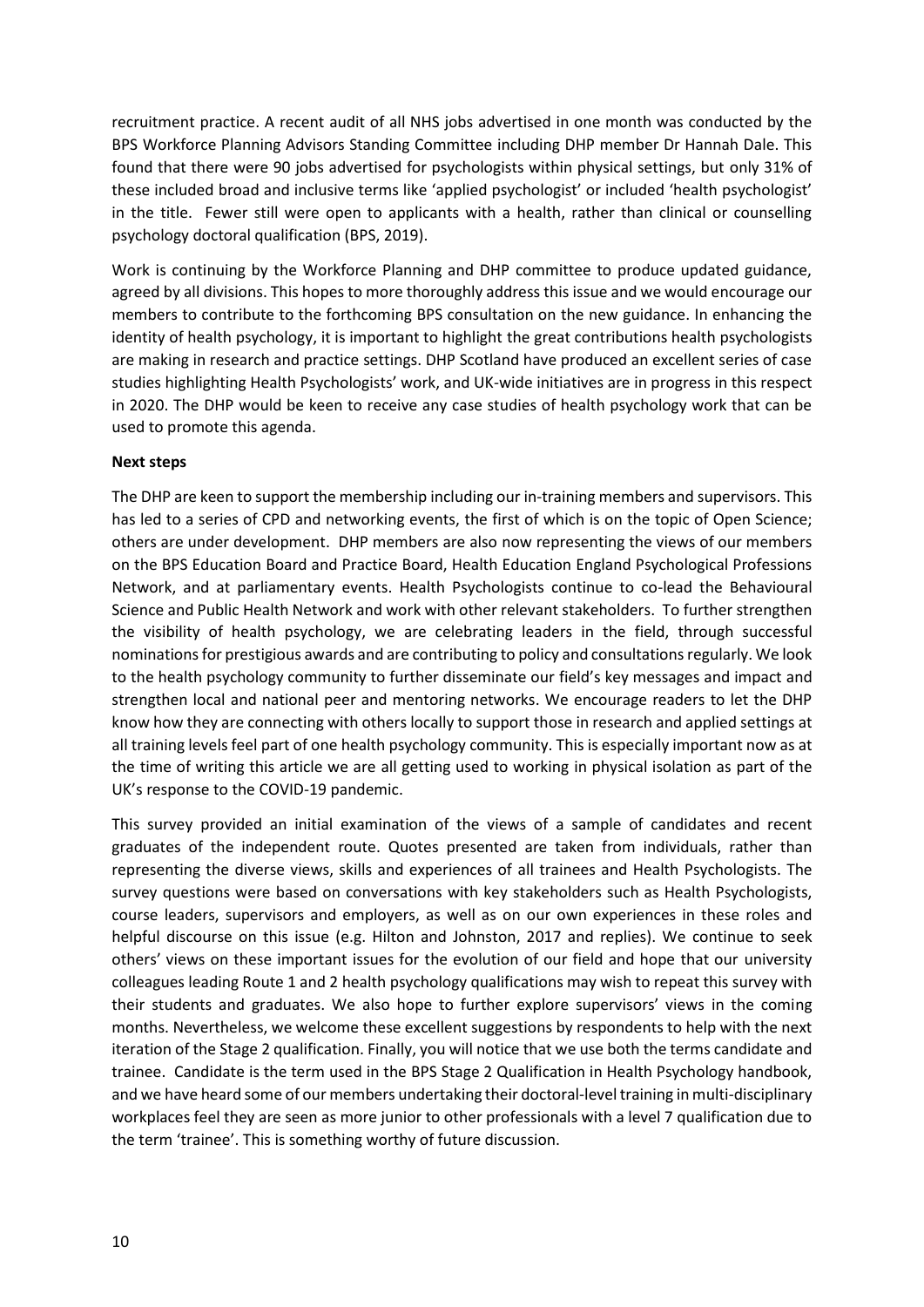In sum, we suggest several recommendations for the Stage 2 training committee and qualification working group as follows:

- 1. Ensure that the qualification has sufficient focus on the psychological interventions competence, with guidance on minimum therapeutic hours specified and guidance for employers on contexts and intensity levels of work, so that graduates are better prepared to move into entry level practitioner psychology roles following completion
- 2. Produce guidance for expected levels and assessment of psychological intervention competence and formulation frameworks to be used
- 3. Create a bank of training resources and opportunities on consultancy and therapeutic skills, ethical issues in practice, private practice guidance, to include crisis management, professional indemnity and self-assessment taxation
- 4. Enhance guidance and training for supervisors
- 5. Facilitate access to databases and journals
- 6. Seek degree-awarding powers to confer the Dr title
- 7. Facilitate further networks and events for Stage 2 candidates to connect
- 8. Consider the use of the terms 'trainee' 'candidate' and other appropriate alternatives to describe our D-level Health Psychologists-to-be.

We would be glad to hear readers' views on these suggestions, either at [practiceleadDHP@outlook.com](mailto:practiceleadDHP@outlook.com) or [EducationTrainingDHP@outlook.com.](mailto:EducationTrainingDHP@outlook.com)

## **References**

British Psychological Society (2019). *Member Survey Report.* Available at: [https://www.bps.org.uk/sites/www.bps.org.uk/files/Policy/Policy%20-](https://www.bps.org.uk/sites/www.bps.org.uk/files/Policy/Policy%20-%20Files/BPS%20Briefing%20-%202019%20Member%20Survey.pdf) [%20Files/BPS%20Briefing%20-%202019%20Member%20Survey.pdf](https://www.bps.org.uk/sites/www.bps.org.uk/files/Policy/Policy%20-%20Files/BPS%20Briefing%20-%202019%20Member%20Survey.pdf)

- Byrne-Davis, L. M., Bull, E. R., Burton, A., Dharni, N., Gillison, F., Maltinsky, W., ... & Byrne, G. J. (2017). How behavioural science can contribute to health partnerships: the case of The Change Exchange. *Globalization and health*, *13*(1), 30.
- Chater, A (2020). Welcome from the Chair: DHP Strategic objectives. *DHP Newsletter, Feb, 1 (1),* 1.
- Chater, A. (2014). Improving the health of the nation: Health Psychology's role in Public Health. *Health Psychology in Public Health Newsletter, 1, (1),* 2.
- Chater, A. & Hart, J. (2019). Building capacity in behavioural science and public health using the Stage 2 training route: Ideas for the development of a funded model. *Behavioural Science and Public Health, 1,(1),* 40-42.
- Chater, A. & McManus, J. (2016). Health psychology and the public health agenda. *The Psychologist, 29, (1),* 7.
- Chater, A., Quinn, F. & Morrison, V. *An oral history of Health Psychology. Structured Discussion.* BPS Division of Health Psychology Annual Conference (Manchester, July 2019)
- Gilinsky, A.S., Dombrowski, S.U., Dale, H. *et al.* Partnership work between Public Health and Health Psychology: introduction to a novel training programme. *BMC Public Health* 10, 692 (2010). https://doi.org/10.1186/1471-2458-10-692
- Hilton, C. E., & Johnston, L. H. (2017). Health psychology: It's not what you do, it's the way that you do it. *Health Psychology Ppen*, *4*(2), 2055102917714910.